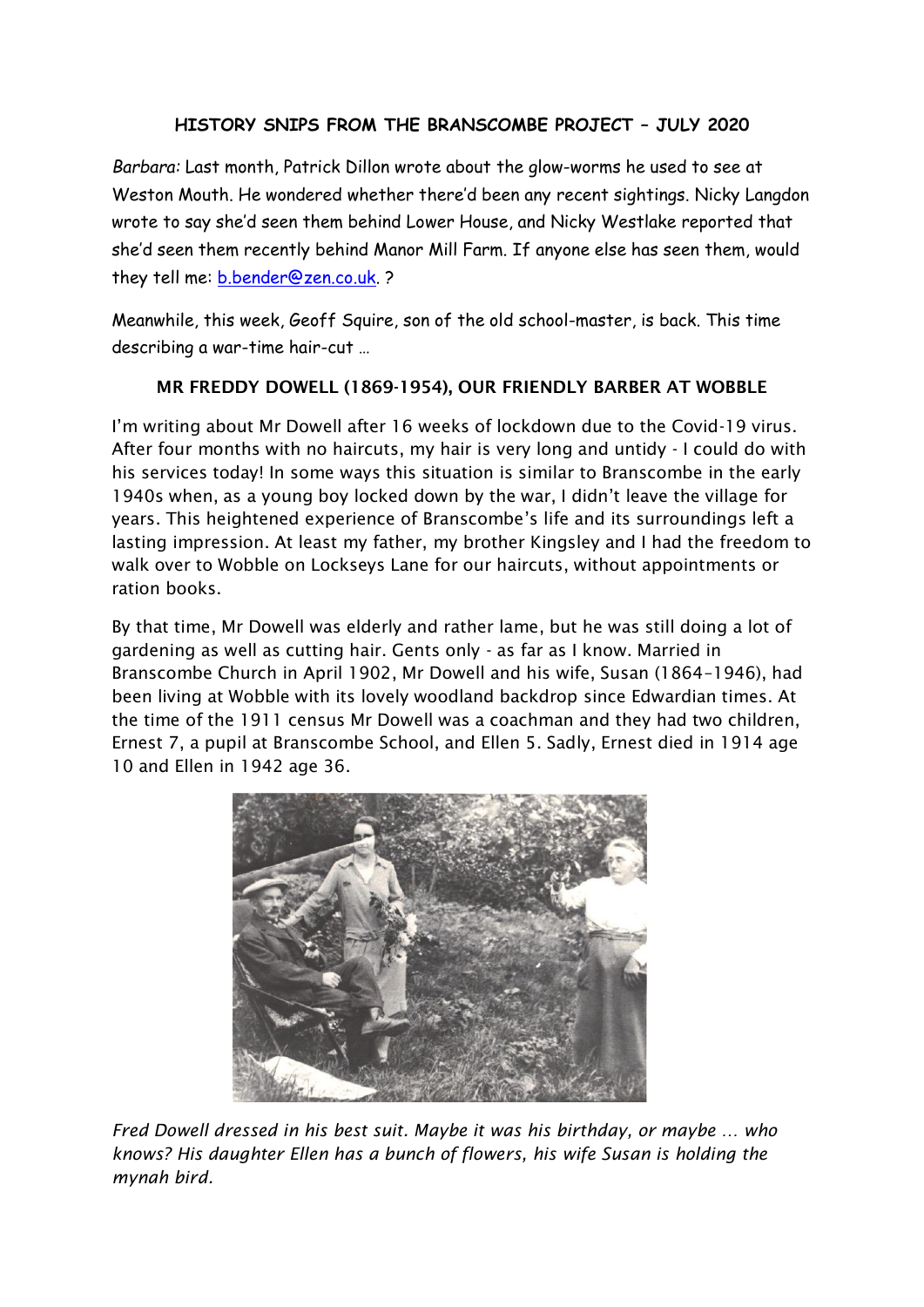In his younger days Mr Dowell had various jobs in Branscombe: miller's boy, servant, butcher and groom. What stories he could have told us about Branscombe in late Victorian and Edwardian days, but when we went for our haircuts he chatted to my father about current topics, which also arose when my father met Harry Layzell the blacksmith or John Perry the postman. Gardening and the weather always came up, usually linked together. 'Grow your Own food' and 'Dig for Victory' were familiar wartime mottoes and it seemed that everyone was involved with gardening, so there was a lot of talk in warm Devonian tones about crops, soil, rain and the "ween" (wind). I imagine that "vraust" (frost) also came into it from time to time. The state of the war and goings-on in the village were other matters for discussion. All this often formed a lengthy prelude to the real purpose of our visit.

We drifted towards Mr Dowell's hair salon. It was in his "linney" (linhay) - an old, open-fronted shed close to his front door. The linney held a ramshackle collection of tools, gadgets, pots and pans and all sorts of rusty odds and ends. I imagine that most of Branscombe's old timers had a shed like Mr Dowell's - we had one at the schoolhouse, just storing lots of stuff. A strong whiff in Mr Dowell's linney suggested that he kept his paraffin somewhere in its dark recesses - fuel for his portable lantern. I expect that Mr Dowell kept his lantern light low during the wartime blackout, but I doubt if the Air Raid Precautions Warden (probably Mr Lloyd of Barnells), made many visits to Wobble to check on any infringements of the blackout regulations.

Things always moved slowly at Wobble. Mr Dowell was not a driven man - he took time to find his apron, scissors and hand clippers. When he placed his chair at the entrance to the linney, where there was sufficient daylight, we knew that he was ready for our haircuts - but not until Kingsley and I agreed about who was going first! It was a short back and sides haircut, so Mr Dowell began his performance by snipping away with the scissors, starting just above your right ear. Then he slowly worked clockwise around your head snipping, wheezing, still talking about gardening and the weather. Next, he moved in with the clippers - very cold against the back of your neck. By the time he had given the top part what he called a proper cut, you ended up with a pretty severe haircut: "Dowell Style"as my mother called it when we got home. Later on I heard about layering, thinning, styling and fashions, but it must be said that Mr Dowell succeeded in keeping our hair under control during the war years when there were few barbers around.

When Kingsley and I were done it was my father's turn. By the early 1940s he had lost most of his hair so his haircut didn't take long, but while he was in Mr Dowell's chair and they were still going on about gardening, we usually had enough time to nip down, drop stones into Mr Dowell's well and wait for the splashes - big ones and little ones. We liked this little game, but one day when we were down there my father suddenly appeared - caught in the act! We were given a good telling off and we had to say sorry to Mr Dowell.